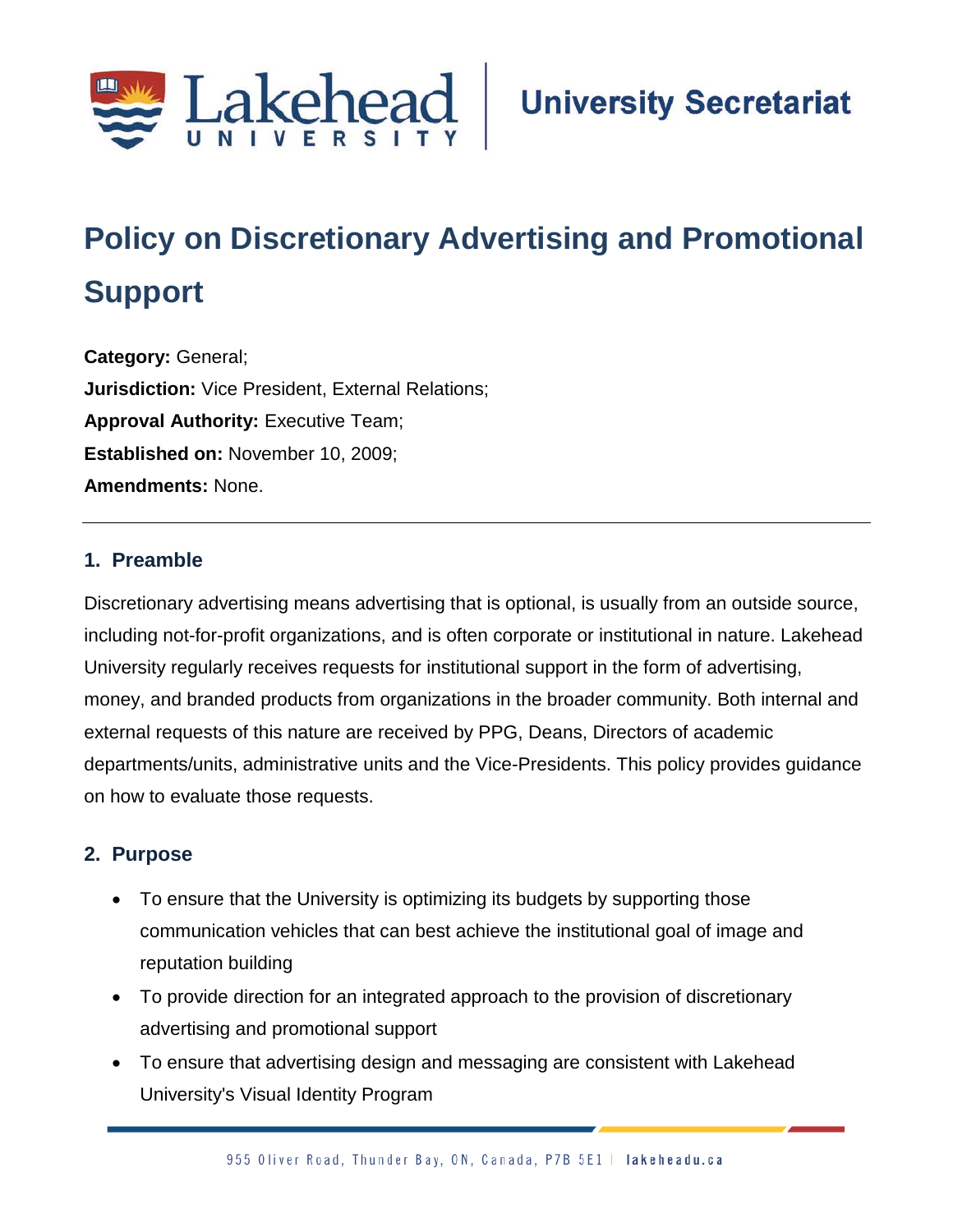#### **3. Managing Requests for Discretionary Advertising**

The main objective of discretionary advertising is to build the University's image or strengthen its reputation among various stakeholder groups. For example, advertising in tourism publications or major cultural event publications; advertising in local city-funded promotional materials; advertising or supporting not-for-profit awards, dinners, or events; and special supplements that feature initiatives in collaboration with community partners are considered discretionary advertising.

- 3.1 An annual budget will be allocated to a committee with one member from each of the following offices: Office of Communications, Office of University Advancement, and the Office of Financial Services. This committee will coordinate approvals within the annual budgeted amount for external discretionary advertising and promotional support requests.
- 3.2 Departments or units may request support from the Committee to defray advertising or promotional costs for discretionary advertising.
- 3.3 Departmental advertising or promotional initiatives may be done by departments at their own expense but they must consult with the Office of Communications to ensure ad designs (or branded promotional products) conform to Visual Identity standards.

### **4. Guidelines for Discretionary Advertising or Promotional Support**

- 4.1 All requests for discretionary advertising or promotional support whether internal or external must meet the following guidelines:
	- 1. The target audience and geographic location must be consistent with the University's strategic goals
	- 2. The ad or branded products must raise awareness and enhance the reputation of Lakehead University
	- 3. The products and materials must have the capacity to generate present and future goodwill among its intended audience
	- 4. Support for initiatives must indicate how this particular initiative supports the vision and/or mission of Lakehead University
	- 5. Special supplements must demonstrate relevance to Lakehead University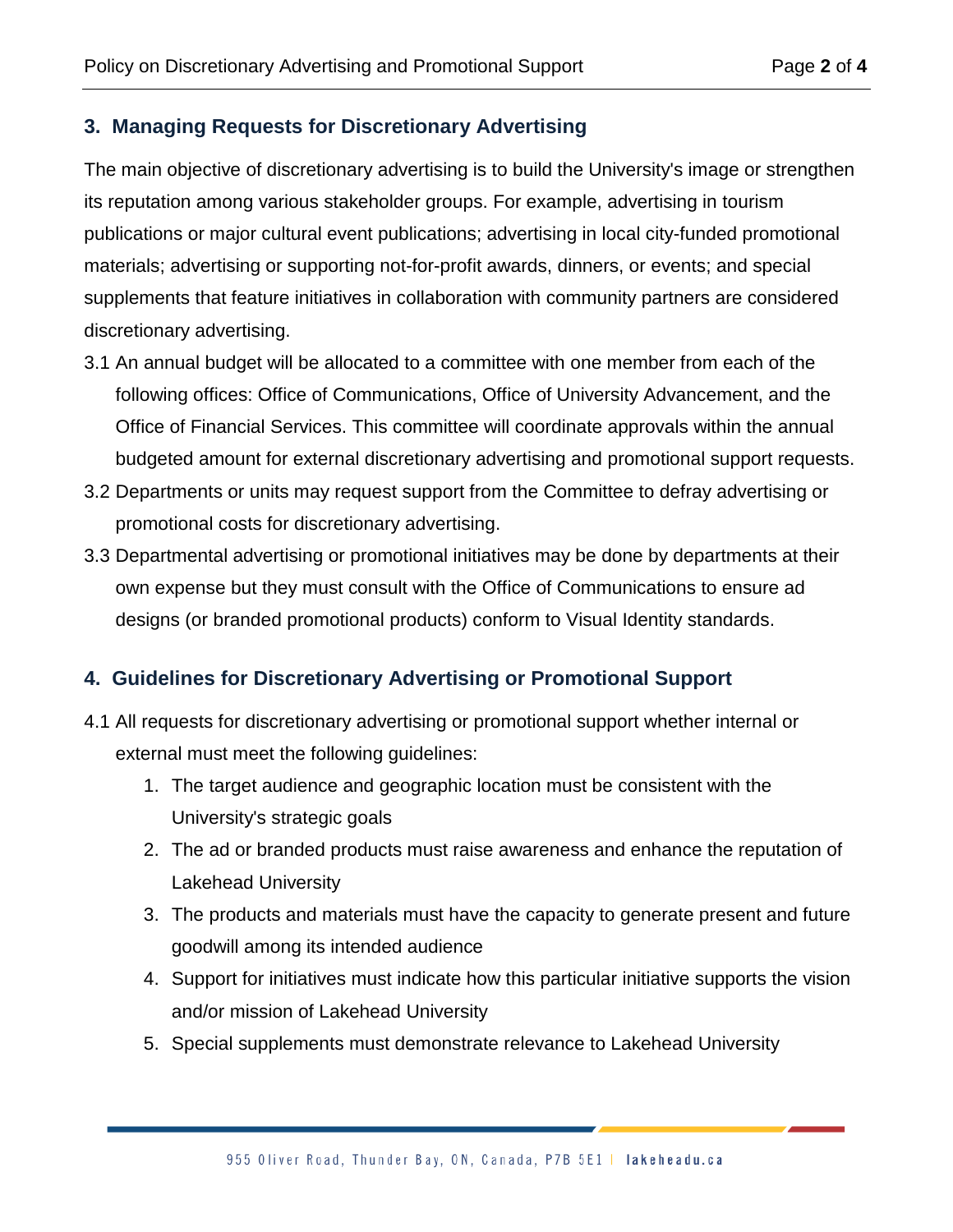- 6. Requests for support related to an event or activity outside of the University must demonstrate a direct connection, e.g. a professor or staff member who is directly involved in the initiative
- 7. Advertising design must adhere to Visual Identity standards and is preferably developed by the Graphics Department
- 8. Any application of Lakehead University branding requires approval by the Office of Communications. Branded products must adhere to Visual Identity standards. Examples of branded products are pens, mugs, T-shirts, key chains, caps, and sweatshirts.
- 4.2 Requests that would be considered for discretionary advertising or branded product support approval include:
	- 1. Progress Editions of major newspapers in Lakehead's catchment areas, such as the CJ, PT, or BE
	- 2. Tourism yearbook or similar annual publication in TB and Simcoe County
	- 3. City-funded and promoted publications intended for economic development
	- 4. Major cultural events such as music festivals, local theatre, symphony, and art gallery (e.g. Lakehead Festival for Music and the Arts, Magnus, TBSO special shows, TBAG)
	- 5. Special supplements that feature initiatives in collaboration with community partners (e.g. TBRRI )
	- 6. Locally based environmental organizations ( e.g. Lakehead Conservation Foundation annual reception)
	- 7. Campaigns to support community-related drives undertaken by organizations such as firefighters and police services (drives vary from year to year)
	- 8. Spelling Bee (Canwest)
	- 9. NOBA Women of Excellence award program
- 4.3 Requests that may be supported with branded products or financial contributions, as appropriate, to defray operational costs include the following:
	- 1. Steel Bridge building initiative
	- 2. PDNA training program and workshops
	- 3. Various visiting groups